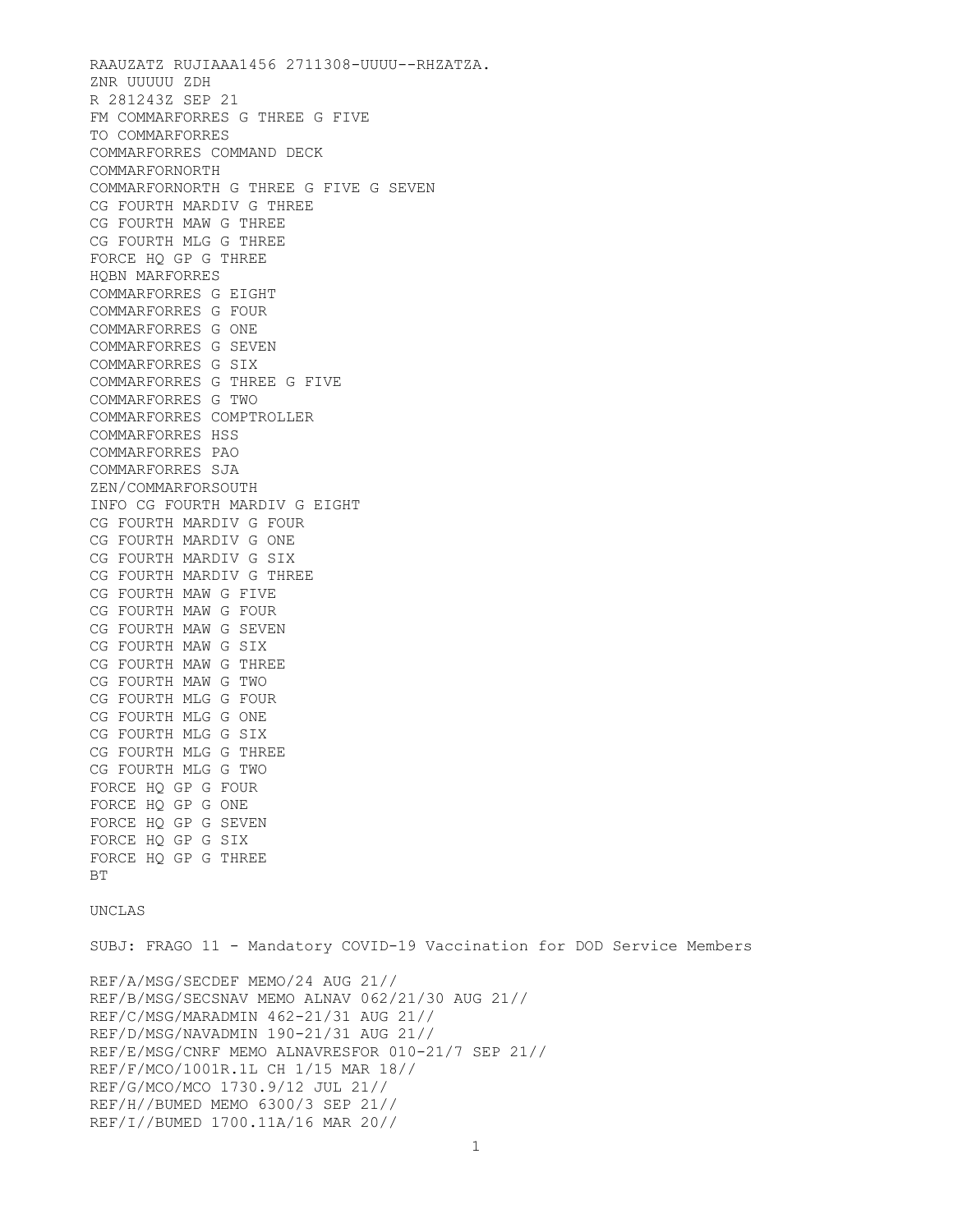REF/J/MSG/DIRECTOR HS USMC MEMO/15 SEP 21// REF/K/MSG/HQMC MILITARY JUSTICE BRANCH PRACTICE ADVISORY/15 SEP 21// REF/L//BUMEDINST 6230.15B/7 OCT 13// REF/M/MCO/ MCO 1900.16 CH 2/15 FEB 19// REF/N/MCO/ MCO 1500.61/28 JUL 17// REF/O/MCO/ MARINE CORPS MANUAL// REF/P/JAGINST 5800.7G/15 JAN 21//

## NARR/

REF A IS SECRETARY OF DEFENSE (SECDEF) MEMORANDUM FOR ALL DEPARTMENT OF DEFENSE EMPLOYEES: MESSAGE TO THE FORCE REF B IS SECRETARY OF THE NAVY (SECNAV) MEMO ALNAV 062/21 DON MANDATORY VACCINE POLICY REF C IS MARADMIN 462/21 MANDATORY COVID-19 VACCINATION OF MARINE CORPS ACTIVE AND RESERVE COMPONENTS REF D IS NAVADMIN 190/21 2021-2022 NAVY MANDATORY COVID-19 VACCINATION AND REPORTING POLICY) REF E IS ALNAVRESFOR 010/21 MANDATORY VACCINATION CORONAVIRUS DISEASE 2019 FOR NAVY RESERVE FORCE PERSONNEL// REF F IS MARINE CORPS ORDER 1001R.1L CH 1: MARINE CORPS RESERVE ADMINISTRATIVE MANAGEMENT MANUAL (MCRAMM) REF G IS MARINE CORPS ORDER 1730.9 ACCOMMODATION OF RELIGIOUS PRACTICES IN THE MARINE CORPS REF H IS BUMED MEMO 6300, INTERCHANGEABILITY OF FDA-APPROVED PFIZER-BIONTECH VACCINE COMIRNATY AND FDA-AUTHORIZED PFIZER-BIONTECH VACCINE UNDER EUA REF I IS BUMEDINST 1700.11A STANDARDS AND PROCEDURES GOVERNING THE ACCOMMODATION OF RELIGIOUS PRACTICES REF J IS DIRECTOR HEALTH SERVICES HQMC MEMO MARINE CORPS COVID 19 VACCINATION AMPLIFYING GUIDANCE PERTAINING TO EXEMPTION DOCUMENTATION AND APPROVAL REF K IS HQMC MILITARY JUSTICE BRANCH PRACTICE ADVISORY 8-21 MANDATORY COVID-19 VACCINATIONS REF L IS BUMEDINST 6230.15B - IMMUNIZATIONS AND CHEMOPROPHYLAXIS FOR THE PREVENTION OF INFECTIOUS DISEASES REF M IS MARINE CORPS ORDER 1900.16 CH 2 - SEPARATION AND RETIREMENT MANUAL (MARCORSEPMAN) REF N IS MARINE CORPS ORDER 1500.61 – MARINE LEADER DEVELOPMENT REF O IS MARINE CORPS MANUAL REF P IS JAGINST 5800.7G – MANUAL FOR THE JUDGE ADVOCATE GENERAL (JAGMAN) ATT/1/DOC/Vaccination Exemption Flow Chart// ATT/2/DOC/DHA FORM 207 version (13 or later)// POC/1/ZIPF, C.S./MAJ/MARFORRES G-35/COVID-19 LEAD ACTION OFFICER/COMM: 504-697- 7321/EMAIL: CHRISTOPHER.ZIPF@USMC.MIL// POC/2/SFERRAZZA, A.S./LTCOL/MARFORRES G-35/FUTURE OPERATIONS OFFICER/COMM:504-697- 7364/EMAIL: ANTHONY.SFERRAZZA@USMC.MIL// POC/3/PALM, E./LCDR/MARFORRES HSS/ENVIRONMENTAL HEALTH OFFICER/COMM: 504-697- 8731/EMAIL: EVELYN.PALM@USMC.MIL// POC/4/DIWADKER, P./CDR/MARFORRES HSS/DEPUTY DIRECTOR/COMM: 504-697-8728/EMAIL: PRASAD.DIWADKAR@USMC.MIL// POC/5/BRUNNER,W./CAPT/MARFORRES HSS/FORCE SURGEON/COMM: 504-697-8726/EMAIL: WILLIAM.BRUNNER@USMC.MIL POC/6/DALY, A./COL/STAFF JUDGE ADVOCATE/COMM: 504-697-8360/EMAIL: ALISON.L.DALY@USMC.MIL POC/7/COATES,S.M./CAPT/MARFORRES REL SVC/FORCE CHAPLAIN/COMM:504-352- 7581/EMAIL:STEPHEN.COATES@USMC.MIL// POC/8/EVANS, J. M./CAPT/CURRENT OPERATIONS OFFICER/COMM: 504-697-7379/EMAIL: JOSEPH.M.EVANS@USMC.MIL// POC/9/MARFORRES CDO/COMM: 504-697-7357/EMAIL: MARFORRESCDO@usmc.mil//

1. Situation.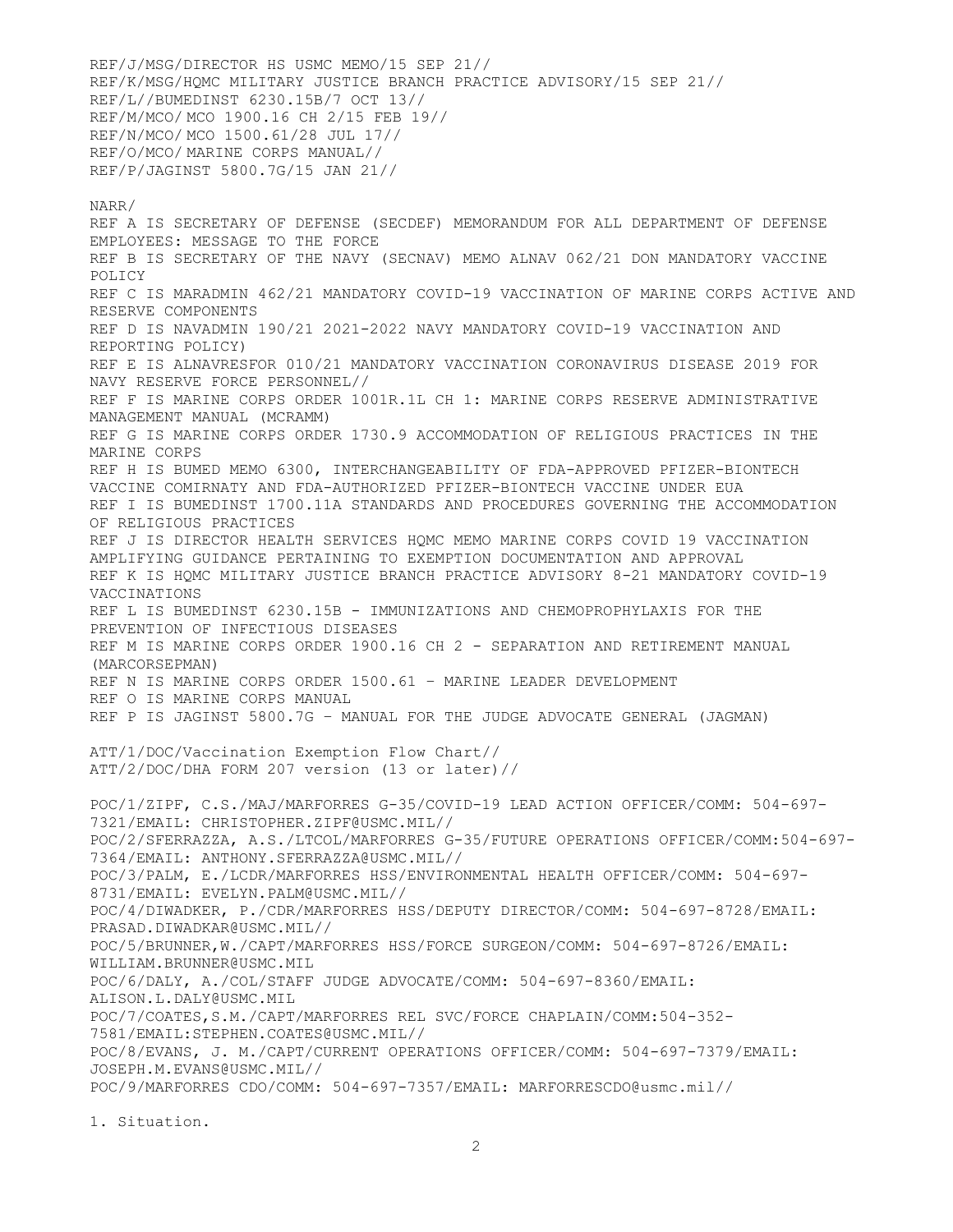1.A. This is a Commander, Marine Forces Reserve (COMMARFORRES) Fragmentary Order (FRAGO). This FRAGO serves to amplify guidance recently released by the Secretary of Defense (SECDEF) (ref (A)), Secretary of the Navy (SECNAV) (ref (B)), and Headquarters Marine Corps (HQMC) MARADMIN (ref (C)) regarding recently mandated Coronavirus Disease 2019 (COVID-19) vaccination requirements, timing, and execution. All MARFORRES COVID-19 Mitigation FRAGOs remain in effect.

1.B. COVID-19 vaccinations continue to prove their efficacy in reducing the severity of breakthrough COVID-19 infection and disease. Pfizer-BioNTech COVID-19 vaccine received FDA approval on August 23, 2021 under the name "Comirnaty". Per ref (H), the Pfizer-BioNTech vaccines issued under the Emergency Use Authorization (EUA) are interchangeable with the FDA approved vaccine named Comirnaty.

2. Mission. Marines and Sailors of MARFORRES will be fully vaccinated against COVID-19 and documented within the Medical Readiness Reporting System (MRRS) no later than their respective dates per component IOT protect the Force as ordered in refs (A-D) and this order.

3. Execution.

3.A. Commander's Intent. The Marine Corps Reserve exists to support the nation in times of contingency and crises. We are part of an expeditionary service. By our very nature we are organized, trained, and equipped to deploy on short notice into rapidly evolving, often unstable environments. This contingency response requires activation and then a period of vital but short training for reservists before we deploy. During these scenarios, time is the most precious commodity leaders have. For these reasons, we have readiness requirements prior to activation. COVID vaccination is now a requirement within the Department of Defense and backed by a lawful order within the Marine Corps. Therefore, it is now part of our individual readiness requirements like so many others we have assumed over the last 125 years of the existence of the Marine Corps Reserve. These include; physical fitness, weapons qualifications and even dental readiness. All of these requirements are levied so that when called upon, we apply the precious training time postactivation to stand prepared for the most complex threats we will face. The facts based data clearly shows that the vaccine is effective against both contracting, and then minimizing the severity of COVID post-vaccine. Your chain of command can assist you in finding the objective data that shows the same. We win battles as Marines. You are the center of gravity for the Marine Corps Reserve and our mission. Your individual call to service and willingness to meet all requirements to stand in the ranks and be ready as our brothers and sisters have done before us is absolutely necessary.

3.B. Concept Of Operations.

3.B.1. COVID-19 Vaccinations are no longer voluntary and are now an Individual Medical Readiness (IMR) requirement. This mandate has a short, but achievable timeline. Vaccines are widely available throughout the United States for service members through Military Treatment Facilities (MTF), vaccination sites, and local pharmacies. Due to logistical and contracting requirements associated with shipping, handling, and administering COVID-19 Vaccinations, in some settings, units will be required to contact local pharmacies or other local venues to coordinate vaccinations for their personnel.

3.B.2. Duty Status. MARFORRES shall maximize usage of both monthly, scheduled, paid and non-paid IDTs to receive the vaccination at civilian or military sites. IAW para 3-2.b of ref (L) Reserve Component service members shall be in a duty status for vaccination.

3.B.3. Reporting. Service Members are responsible for reporting of COVID-19 vaccination within the time periods provided in para 3.D.5. to their Medical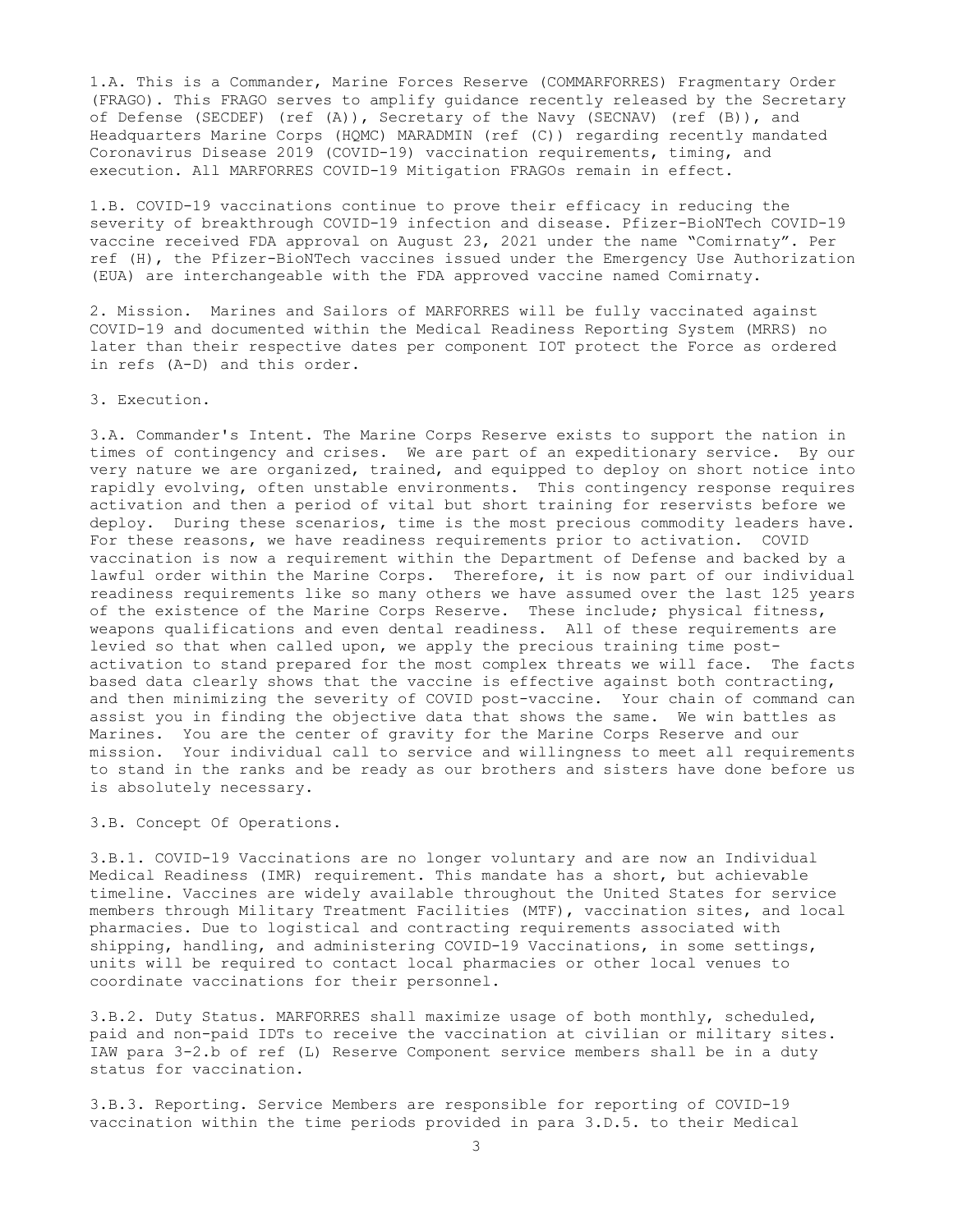Department Representative (MDR) for inclusion in the Electronic Health Record (EHR) and MRRS. Service members shall report completion of each dose.

3.B.4. Members requesting medical exemptions/waivers or religious accommodations shall do so no later than 14 October 21 for Active Component (AC), and 1 November 21 for Reserve Component (RC) (AR/SMCR/IMA).

3.B.5. Refusal cases shall be identified and documented at the time a mandatory vaccine is offered to a non-exempt service member. Any superior commissioned officer in the refuser's chain of command may issue a direct written order to submit to vaccination when a mandatory vaccine is offered to a service member.

3.B.6. Beginning October 2021, rescheduling of inactive duty training (RIDT) (except when RIDT is as a result of serving on another type of duty during a scheduled drill weekend), approving excused absences, and virtual/telework drills are not authorized until fully vaccinated. Only exceptions for approving excused absences are for extenuating circumstances such as: family death, serious injury/illness, hospitalization, approved exemptions, and scheduled vaccination at other venues.

3.B.7. Units unable to meet the timeline are required to notify their higher headquarters no later than (NLT) close of business (4) weeks prior to respective component deadlines.

3.B.8. Failure to comply is punishable under the UCMJ.

3.B.9. Individual Ready Reserve (IRR) Marines. Prior to being joined to an SMCR unit or IMA BIC, accessing to the AC or the Active Reserve (AR) Program, executing any type of orders/duty status (ADOS, executing IA orders, etc.), members of the IRR must be fully vaccinated or have an approved exemption.

3.C. Tasks.

3.C.1. G-3/5

3.C.1.A. Oversee vaccination requests by specific units, identifying areas of concern, or assistance needed from HQMC COVID Cell.

3.C.1.B. ICW with HSS as the lead, oversee and report completion of vaccination status to COMMARFORRES.

3.C.1.C. Anticipate and report any delays to the completion of vaccination requirements per ref (C) to COMMARFORRES NLT (3) weeks prior to the respective deadlines.

3.C.2. Health Service Support (HSS)

3.C.2.A. Oversee and report completion of vaccination status to, COMMARFORRES.

3.C.2.B. Weekly, support vaccination reporting requirements as directed by G-3/5.

3.C.2.C. Support and provide guidance to subordinate HSS for new medical exemptions.

3.C.2.D. Be prepared to brief COMMARFORRES on vaccine policy updates.

3.C.2.E. Elevate MTF access concerns through Service and Reserve affairs channels at Defense Health Agency (DHA).

3.C.3. G-1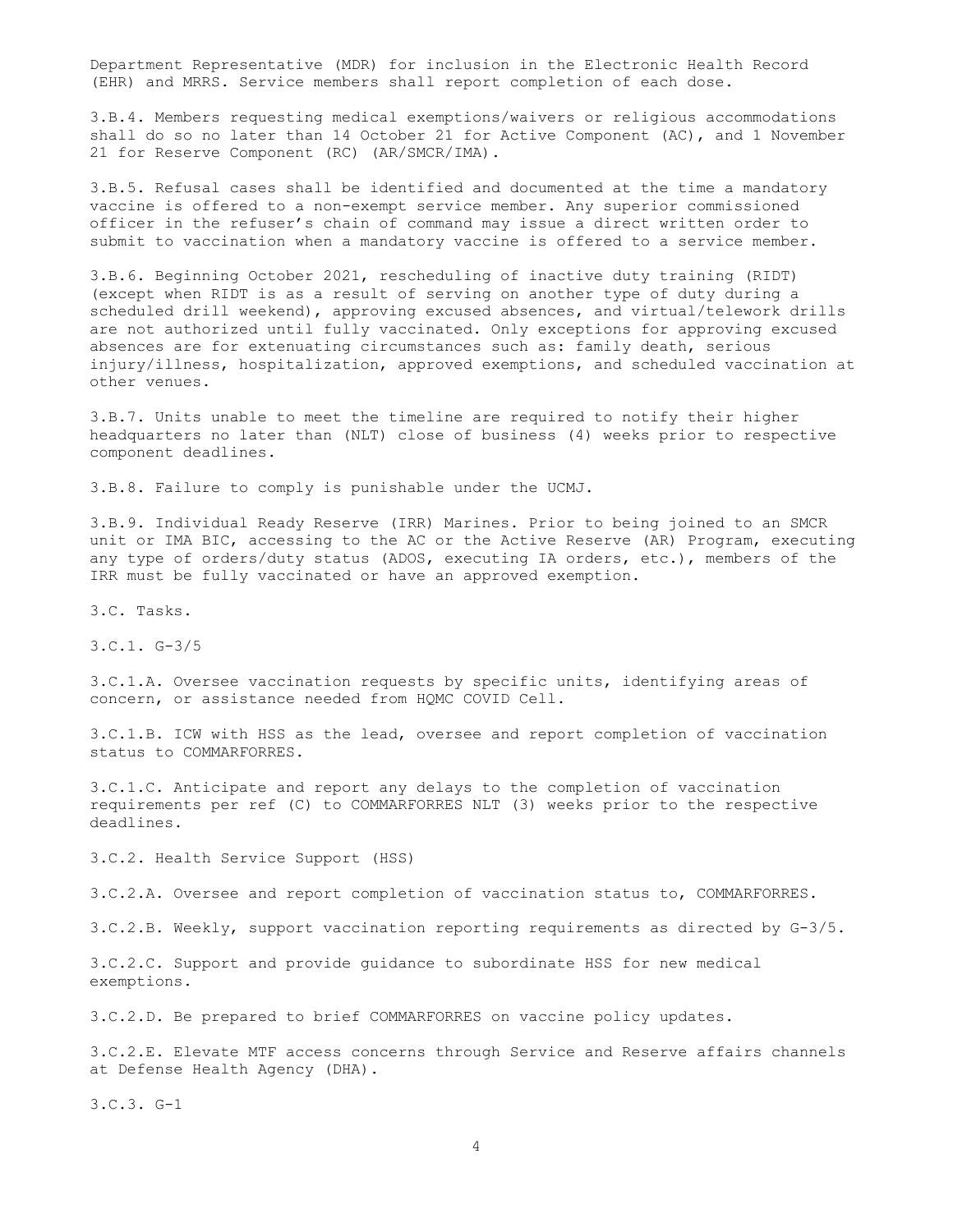3.C.3.A. Be prepared to track federal civilian employee vaccination status and testing requirements.

3.C.4. Religious Services (RS)

3.C.4.A. Conduct interviews (in person or telephonic) of personnel requesting religious accommodations for COVID-19 (and other) vaccines, and submit Memoranda for the Record to the commander in accordance with ref (G).

3.C.5. Staff Judge Advocate (SJA)

3.C.5.A. Provide updates to COMMARFORRES on changes and practice advisories regarding COVID-19 vaccination enforcement.

3.C.5.B. Advise commanders and disseminate guidance regarding appropriate legal tools for enforcement of lawful vaccination orders and failure to comply, and requests for religious accommodations in accordance with ref (G).

3.C.6. Communications Strategy (COMMSTRAT)

3.C.6.A. NLT 1 October 2021, facilitate communication from COMMARFORRES with the use of available media resources to address the Force in a timely and appropriate manner.

3.C.6.B. Ensure the MARFORRES COVID-19 vaccination webpage is up-to-date with the most current means for personnel to find a local vaccine site and current vaccine information.

3.C.6.C. Disseminate through available media resources facts about the DoD directive, the FDA-approved vaccine, and impact it will have on operational readiness as new information becomes available.

3.C.7. Information Management/Knowledge Management (IM/KM)

3.C.7.A. NLT 14 October update COVID-19 MRRS data push/pull to ensure the proper data is automatically provided no less than three days a week IOT properly update the COVID-19 dashboard. Coordinate with the MRRS program office to ensure proper data is available and provided. Coordinate with MARFORRES HSS to determine proper data fields for COVID-19 vaccination reporting.

3.C.8. MCIRSA

3.C.8.A. At scheduled IRR musters, advise IRR Marines of medical readiness policy updates as it pertains to COVID-19 vaccinations and duty status, and advise IRR Marines how to update their electronic medical record for recording COVID-19 vaccinations in MRRS.

3.C.8.B. Advise Members of the IRR of their eligibility to request and receive appropriate duty orders and points for receiving the vaccination.

3.C.8.C. Record COVID-19 vaccination status of the available IRR Marines and report to COMMARFORRES.

3.C.9. Major Subordinate Command (MSC) and MARFORRES Headquarters Battalion (HQBN)

3.C.9.A. Ensure all AC and RC Marines and Sailors are fully vaccinated NLT the timeline provided in refs (C), (D), and this FRAGO.

3.C.9.B. Weekly, until completion, brief COMMARFORRES on vaccination completion, progress, and anticipated delays to completion.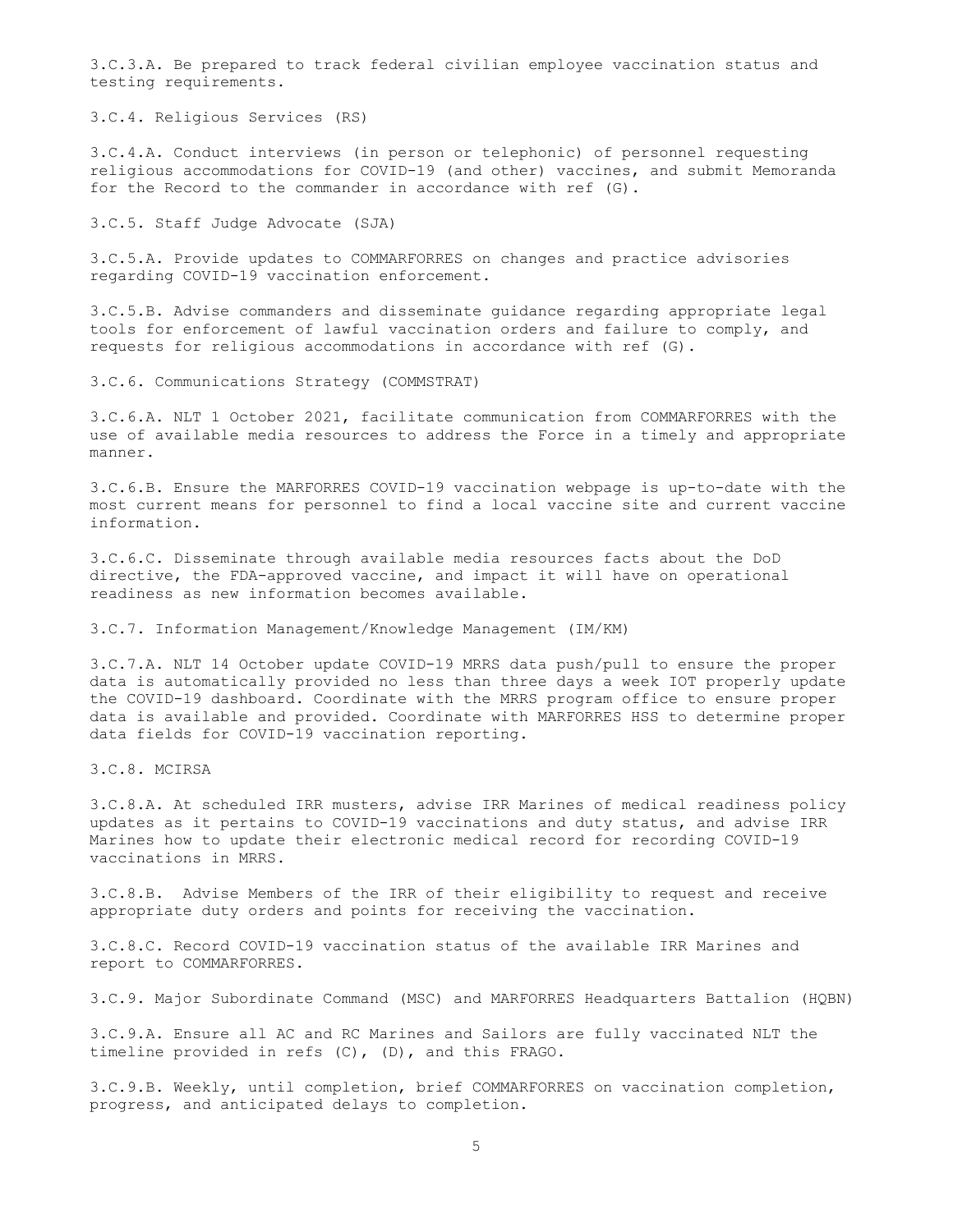3.C.9.C. NLT (4) weeks prior to respective AC and RC deadlines, MSCs shall notify MARFORRES G-3/5 of any anticipated inability to meet the deadline set by ref (C).

3.C.9.D. Utilize MRRS as the primary means to track and report vaccination completion, including documenting approved exemptions per attachment (1) and (2), and ref (J).

3.C.9.D.1. NLT 1200 every Friday, or on the last day of the work week, report MRRS vaccination completion, including in process requests for exemptions, accommodations, and refusals to MARFORRES G-3/5.

3.C.9.D.2. Maintain a master roster of Marines requesting medical exemption, religious accommodation, or administrative exemption.

3.C.9.E. Screen all MARFORRES AC Marines and Sailors and RC Marines IAW attachment (2), MARFORRES COVID-19 Vaccination Exemption Request Process, and utilizing attachment (3), Defense Health Agency (DHA) Form 207  $v(XX)$ ; current version is v13, dated Aug 2021. All previous versions are obsolete.

3.C.9.E.1. Unit MDRs will conduct individual screening and maintain documentation at the unit level for tracking of individual cases. Utilize block 15 of attachment (2) to annotate and track the type of exemption request per the flow chart, attachment (1).

3.D. Coordinating Instructions.

3.D.1. General overview and timeline.

3.D.1.A. MARFORRES shall ensure 100 percent of AC Marines and Sailors and RC(AR/SMCR/IMA) Marines are fully vaccinated, medically or administratively exempted, religiously accommodated, and properly documented in MRRS IAW refs (C and D), and this order.

3.D.1.A.1. Active Component: NLT 28 November 21, 100 percent of MARFORRES AC Marines and Sailors shall be fully vaccinated against COVID-19.

3.D.1.A.1.A. Active Component Marines and Sailors shall commence vaccination series no later than required time to be fully vaccinated by 28 November 21 (2 doses or  $1$  dose  $+$   $14$  days).

3.D.1.A.1.B. IAW current manufacturers guidance, commence vaccination for the following vaccines NLT: Pfizer-BioNTech/Comirnaty: 25 October 21 (21 days between doses, 35 days total); Moderna: 18 October 21 (28 days between doses, 42 days total); Johnson & Johnson/Janssen: 14 November 21 (1 dose, 14 days total).

3.D.1.A.2. Reserve Component: NLT 28 December 21, 100 percent of MARFORRES AR/SMCR/IMA Marines shall be fully vaccinated against COVID-19.

3.D.1.A.2.A. Reserve Component Marines (AR/SMCR/IMA) shall commence vaccination series no later than required time to be fully vaccinated by 28 December 21 (2 doses or 1 dose + 14 days).

3.D.1.A.2.B. IAW current manufacturers guidance, commence vaccination for the following vaccines NLT: Pfizer-BioNTech/Comirnaty: 24 November 21 (21 days between doses, 35 days total); Moderna: 17 November 21 (28 days between doses, 42 days total); Johnson & Johnson/Janssen: 14 December 21 (1 dose, 14 days total).

3.D.1.B. Members of the IRR shall be vaccinated prior to transferring to the SMCR/IMA, accessing to the AC or Active Reserve Program (AR), accept an IA billet, or Initial Active Duty for Training in connection with a Military Occupational Specialty (MOS) lateral move.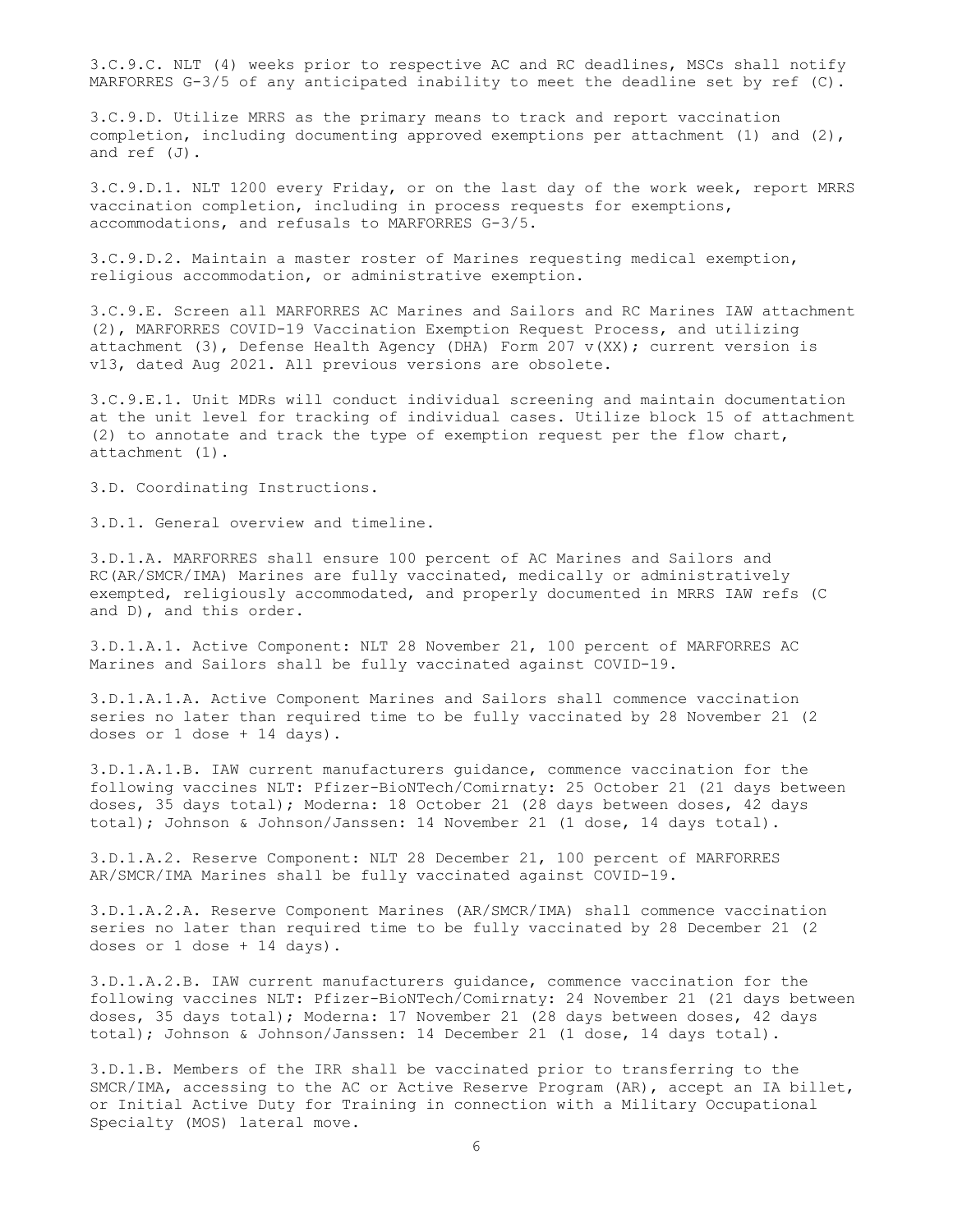3.D.1.C. Active Component Sailors attached to MARFORRES shall comply with ref (MARADMIN 462/21) and this FRAGO. Reserve Component Sailors cross-assigned to MARFORRES will comply with ref (D), and work with their NOSC for tracking, enforcement, and exemptions.

3.D.1.C.1. Reserve Sailor's NRA/NOSC Commanders can direct non-fully vaccinated Sailors who drill at off-site locations to report to their assigned NRA/NOSC in order to complete required notifications, counseling, and vaccine administration. The administrative NRA/NOSC is responsible for the counseling and Page 13. Unit Commanders shall make contact with their Sailors on the COVID-19 vaccination requirement and monitor vaccination status.

3.D.1.D. Global Force Management (GFM) and OCONUS exercise participation.

3.D.1.D.1. Activating reservists in support of GFM will be vaccinated in accordance with the Gaining Force Commander (GFC) vaccination plan and/or theater requirements. If timelines are decreased, all reservists activating for deployment will comply with vaccination requirements prior to COMMARFORRES Transfer of Command Authority.

3.D.1.D.2. Marines and Sailors participating in OCONUS exercises shall be complete with vaccination requirements before travel.

3.D.2. Vaccine Type. Per refs (A-D, H, K), licensed vaccines are mandatory.

3.D.2.A. Service members may elect to receive an FDA-EUA COVID vaccine in lieu of the mandatory vaccine. A complete course of COVID-19 vaccines under FDA licensure, FDA EUA, or Expanded Availability (EA), including (2) doses of Pfizer-BioNTech/Comirnaty or Moderna, or 1 dose of Johnson & Johnson/Janssen COVID-19 vaccines plus 14 days post vaccination are required to be considered "fully vaccinated".

3.D.2.B. Service members are only mandated to take the Pfizer-BioNTech/Comirnaty vaccine. Service members may choose to take one of the other EUA approved vaccines, report completion, and be in compliance with the requirement.

3.D.2.C Cost. COVID-19 vaccines will remain free to all service members.

3.D.3. Duty Status. IAW para 3-2.b of ref (L) RC service members shall be in a duty status for mandatory vaccinations.

3.D.3.A. Units are encouraged to have 100 percent attendance at October's drill and host normal mandatory drills during November, and December IOT facilitate a the member getting vaccinated while on duty at the HTC and completion of required tasks.

3.D.3.A.1. Units will coordinate and facilitate vaccinations at or near their HTC during drill periods to vaccinate service members against COVID-19.

3.D.3.A.2. Units are encouraged to make contact with local vaccination sites offering Pfizer-BioNTech/Comirnaty to coordinate/schedule vaccination opportunities for their service members.

3.D.3.B. If members are unable to attend drill or will get vaccinated off site, IAW para  $2.(d)(2)(b)8.$  of ref  $(F)$ , Appropriate Duty Orders are authorized and encouraged for use in instances where unvaccinated members are planning to receive vaccination outside mandatory drill periods in the civilian sector. Issuance of Mass Appropriation Orders via MROWS for the period of 1 October 2021 thru 14 December 2021 allows for individual Marines to get vaccinated and submit a NAVMC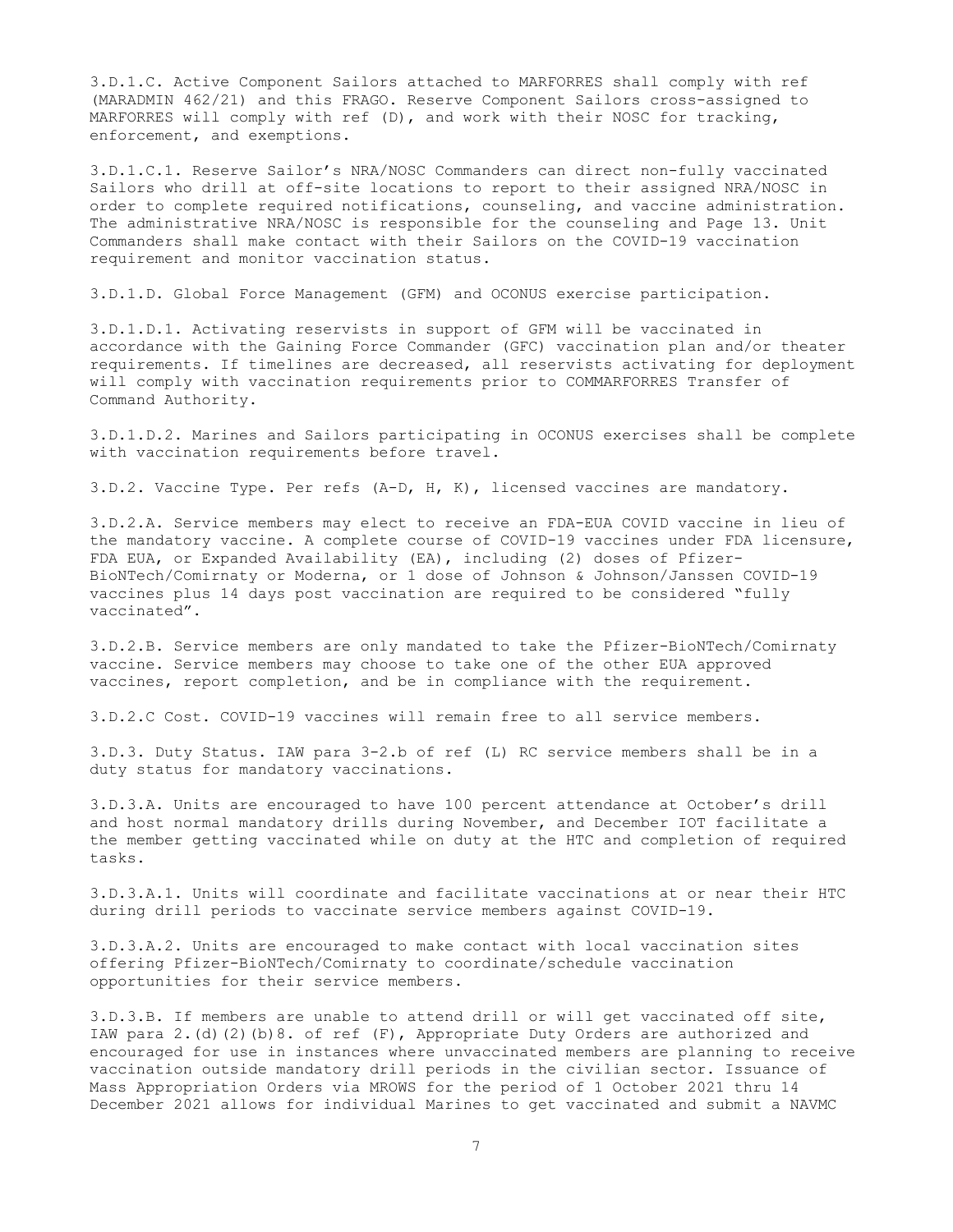799 for each instance that the vaccine is received (up to 2 points for those receiving a 2-dose vaccination).

3.D.4. Adverse Reactions. Severe adverse reactions from the COVID-19 vaccine are rare. Most people experience local soreness at the vaccination site for a few days, or may feel side effects from the body's natural immune response to the vaccine. These do not constitute a severe reaction, and typically wear off within 48-72 hours. Reserve Marines, not otherwise in a duty status, will not be placed in a duty status or sick-in-quarters (SIQ) IOT monitor adverse reactions. IAW ref (L), Reserve Marines in a duty status at the time of vaccination are covered by line-of-duty (LOD) determinations if they were to experience a severe reaction beyond what is typical in severity and time frame.

3.D.5. Individual Reporting. It is the responsibility of the service member to report completion of each COVID-19 vaccination. IAW para 3.h.4. of ref (C) AC Marines shall report completion NLT 1600 the following duty day with the required documentation. RC Marines shall comply with para 3.h.4. of ref (C), except shall report completion within seven calendar days of receipt of each COVID-19 vaccine dose.

3.D.5.A. Personnel are required to report vaccination completion to their MDR via the following means: 1) in person, provide copy of front and back of CDC (or approved equivalent) COVID-19 vaccination card; or 2) via encrypted email, provide a scan of the front and back of CDC (or equivalent) COVID-19 vaccination card directly to the MDR.

3.D.6. Unit Record Management. Personnel not trained to handle PHI and HIPAA documents should not directly handle, review, or store vaccination records or attachment (2); this should be accomplished by the unit MDR conducting screenings.

3.D.7. Exemptions, waivers, and accommodations.

3.D.7.A. All requests for exemptions and accommodations shall be submitted NLT 14 October 21 for AC Marines and Sailors, and NLT 1 November for RC (AR/SMCR/IMA) Marines. Reserve Sailors shall comply with ref (D).

3.D.7.B. Religious Accommodations. Requests will be submitted and dispositioned IAW Marine Corps Order 1730.9, Accommodation of Religious Practices in the Marine Corps (dtd 12 Jul 2021), ref (G). Marines desiring and requesting religious accommodation for this and other vaccinations shall submit their request to their chain of command utilizing NAVMC 10274 AA form.

3.D.7.B.1. Personnel requesting religious exemptions will be accounted for and tracked by the respective MSC until updates in MRRS can be made for recording.

3.D.7.B.2. Active Component Navy Personnel requesting Religious Exemptions shall be routed to COMMARFORRES and then forwarded to Deputy Chief of Naval Operations (Manpower, Personnel, Training, and Education (CNO N1)) in accordance with BUPERS instruction 1730.11A.

3.D.7.C. Medical Exemptions. Medical Exemptions will be handled IAW attachment (1), in addition to ref (C), which provides specific MARFORRES guidance for the medical review process. While ref (C) authorizes O-5/O-6 Command Surgeons authority for adjudication, for parity and consistency of reporting, exemptions will be adjudicated for both Approval and Denial of Temporary (30-day) and Permanent Medical Exemptions at the MSC Surgeon level. This cannot be delegated. For those assigned to MARFORRES HQBN/MCSF NOLA that do not fall under an MSC, MARFORRES Force Surgeon will adjudicate. Initiation of the process begins with the MDR, followed by engagement with a clinical provider, prior to routing for exemption.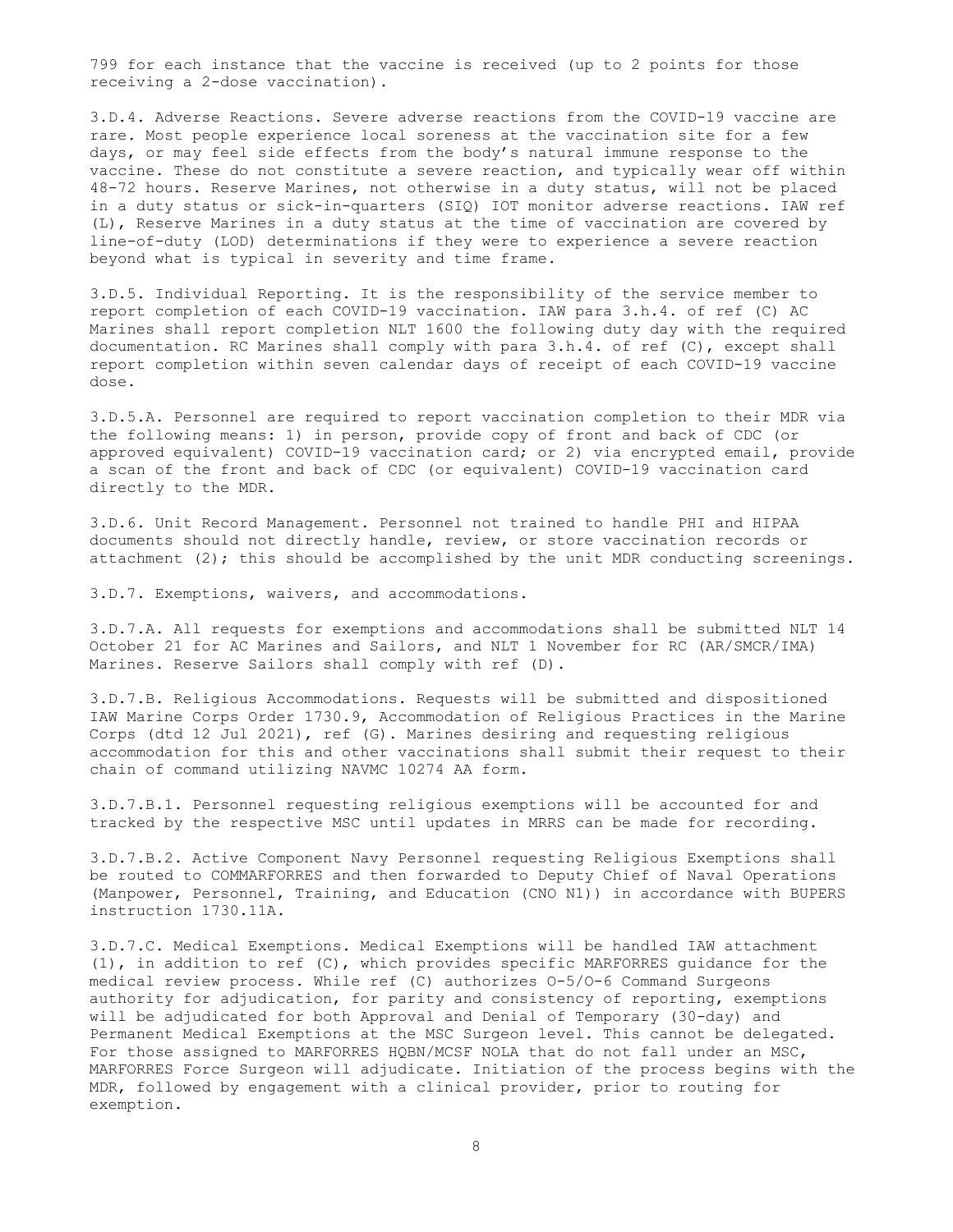3.D.7.C.1. Active and Reserve Sailors assigned to a NOSC and operationally crossassigned to a MARFORRES unit shall comply with refs (D,E,H) to ensure timely compliance.

3.D.7.C.2. Commanders are advised that after 1 October 21, unvaccinated crossassigned Sailors may not be available for drills until complete with vaccination series or exemption processing.

3.D.7.D. Ref (J) and attachment (1) provide amplifying guidance on exemptions, documentation, and approval.

3.D.7.E. Personnel who previously received a medical exemption from COVID-19 vaccine while the vaccines were authorized under an Emergency Use Authorization will be reevaluated per paragraph (medical exemption para) to determine whether the medical exemption remains valid.

3.D.7.F. A history of COVID-19 disease and/or positive serology does not exempt a MARFORRES service member from receiving a COVID-19 vaccine, in accordance with refs (C and D).

3.D.7.G. MARFORRES personnel who are actively participating in COVID-19 clinical trials are exempted from mandatory vaccination against COVID-19 until the trial is complete in order to avoid invalidating clinical trial results.

3.D.8. Enforcement.

3.D.8.A. Commands should encourage all personnel to obtain the vaccine or submit for medical exemption/waiver or religious accommodation, as soon as possible. Refusal cases should be identified and carefully documented, IAW refs (M and N). Education and mentorship efforts should be proactive and well documented in command files, IAW refs (M-P). Additional guidance will be provided to commanders from the MARFORRES Office of the Staff Judge Advocate (OSJA).

3.D.8.B. To ensure consistency throughout MARFORRES, adverse administrative documentation should be kept in local command files until the deadlines for vaccination have expired. Except in unusual circumstances and with prior coordination with the OSJA, MARFORRES, no adverse material related to vaccine refusal should be entered in the service record book prior to 15 November 21 for Active Component Marines, and 15 December 21 for Reserve Component Marines (AR/SMCR/IMA).

3.D.8.C. Initial informal counseling can be conducted at the lowest echelons of leadership and should include opportunities for the unvaccinated Marine to speak to medical personnel who can answer questions concerning the vaccine. If informal counseling is deemed insufficient, commanders may take additional administrative measures, such as Extra Military Instruction and issuing a formal counseling ("Page 11") to the unvaccinated Marine explaining the requirement to be fully vaccinated by 28 November 2021 for AC Marines or 28 December 2021 for RC Marines.

3.D.8.D. At any time, commanders may, with coordination with the OSJA, issue an unvaccinated Marine a direct order requiring them to obtain the FDA approved vaccine. The order should be in writing and provided directly to the unvaccinated Marine. The order may require immediate vaccination, vaccination at a specific time, date and location, or vaccination not later than a particular date (such as the timeframe set forth in para 3.D.1).

3.D.8.D.1. IAW Ref (K), Special Court-Martial Convening Authorities may take appropriate action to counsel Active Component personnel who are not vaccinated by 15 November 21, and Reserve Component Marines (AR/SMCR/IMA) who are not vaccinated by 15 December 21, nor have submitted for an exemption/accommodation.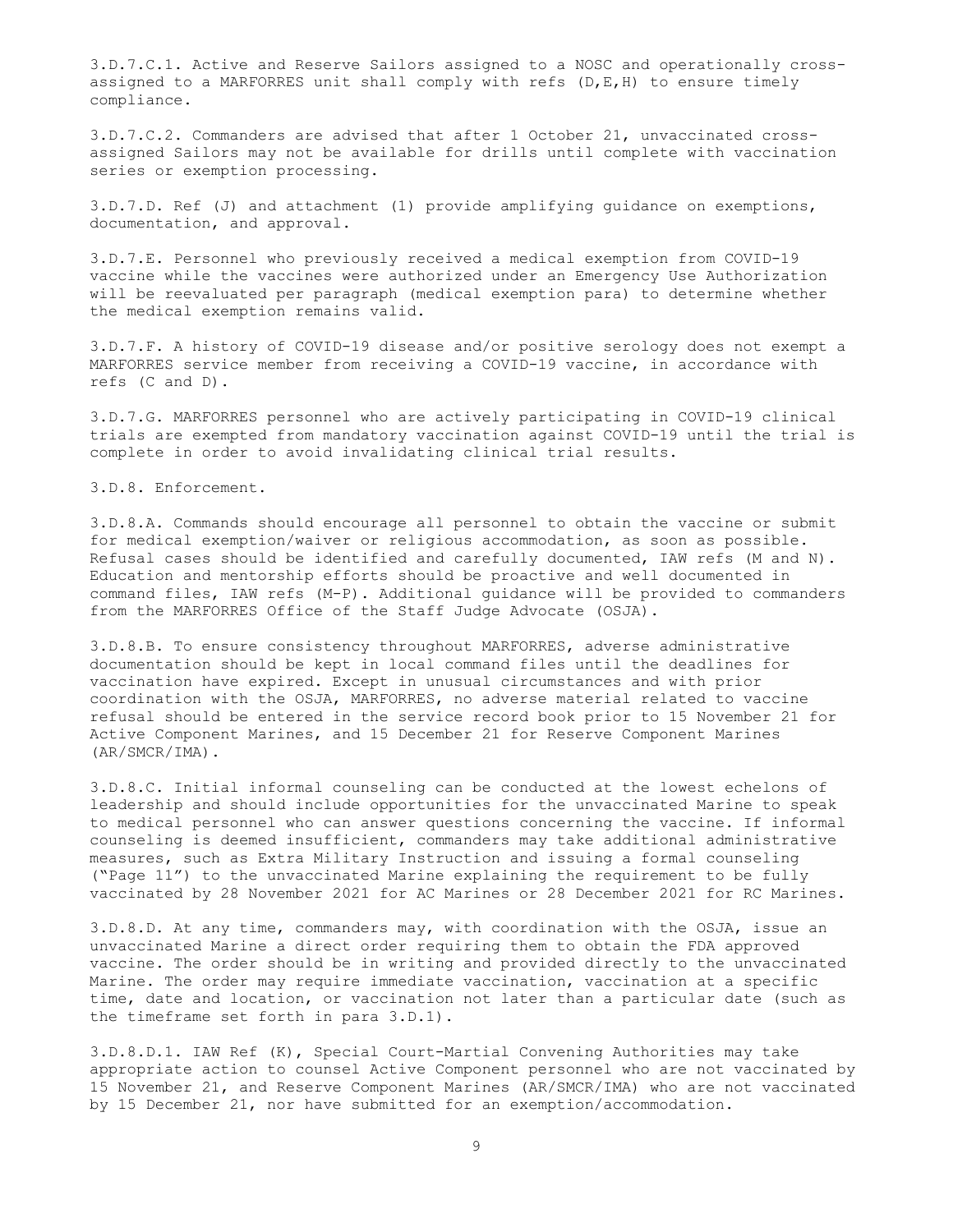3.D.8.D.2. IAW ref (K), should a Marine refuse to be vaccinated without a valid exemption, only a General Court Martial Convening Authority (GCMCA) may decide to administratively separate or take punitive action against a Marine for his or her vaccination refusal. Upon request by a Special Court Martial Convening Authority (SPCMCA), a GCMCA may authorize the SPCMCA to initiate administrative separation proceedings or take punitive action.

3.D.8.D.3. An enlisted Marine's refusal to comply with a direct written order may be immediately documented using a 6105(1) counseling, to be maintained in local command files until the deadlines for vaccination have expired.

3.D.8.D.4. COMMARFORRES withholds disposition authority over all officer misconduct and substandard performance cases. A Marine Officer's disobedience of a lawful order must be documented and reported to COMMARFORRES via the chain of command.

3.D.8.E. Marines and commanders are reminded that the exemption/accommodation process takes time and may exceed the timeline set forth to be "fully vaccinated" per this order. Units shall track this process and include their Marines and Sailors in appropriate reporting. Marines and Sailors who are denied their request for medical exemption/waiver or religious accommodation, will be counseled, provided reasonable time to complete their vaccination series upon proper notification of request denial. Should the Marine or Sailor refuse vaccination, the member will be counseled/processed IAW para 3.D.8.

3.D.8.F. Command Requests for Involuntary Transfer to IRR. Requests to involuntarily transfer Reserve Marines to the IRR for failure to obtain COVID-19 vaccination must be routed to and approved by COMMARFORRES, per ref (F).

3.D.8.G. No punitive action can be taken on Marines who are already in the IRR, even at an IRR muster, for not being vaccinated.

3.D.8.H. This FRAGO does not address Reserve Component Sailors assigned to Marine Corps commands. Marine Corps commands seeking guidance on how to process or address a vaccination refusal by Sailors should contact the Marine Forces Reserve Office of the Staff Judge Advocate.

3.D.9. Newly Joined & Transferring Marines.

3.D.9.A. Commanders shall ensure that Prior Service joined Marines are first fully vaccinated prior to joining the Marine.

3.D.9.B. Commanders shall ensure that Marines requesting an inter-unit transfer (IUT) are first fully vaccinated prior to approving the transfer.

4. Administration and Logistics.

4.A. Administration.

4.A.1. Guidance for vaccination mandates for civilians and contractors will be provided via separate correspondence IAW Presidential mandates.

4.A.2. Additional guidance may be provided verbally, electronically, or with additional/supplemental messages to this FRAGO.

4.B. Logistics.

4.B.1. Finding Vaccines. There are approximately 80,000 COVID-19 vaccination sites across the country, which include civilian pharmacies and MTFs. Units should, to the maximum extent possible, attempt to coordinate a SHOTEX with their co-located MTF or local pharmacy IOT conduct vaccinations in conjunction with a mandatory